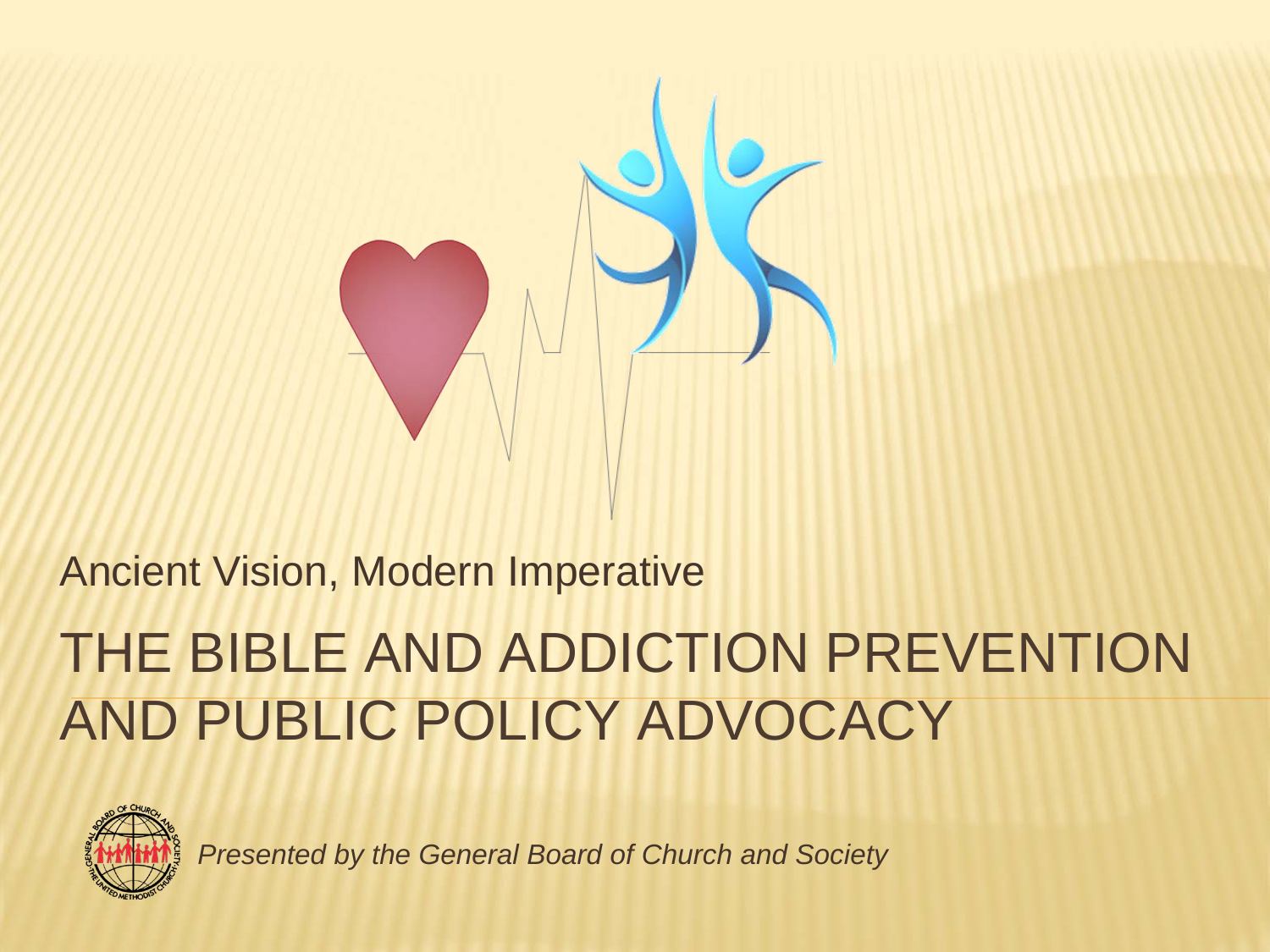SO WHAT IS THE BIBLICAL AND THEOLOGICAL RESPONSE?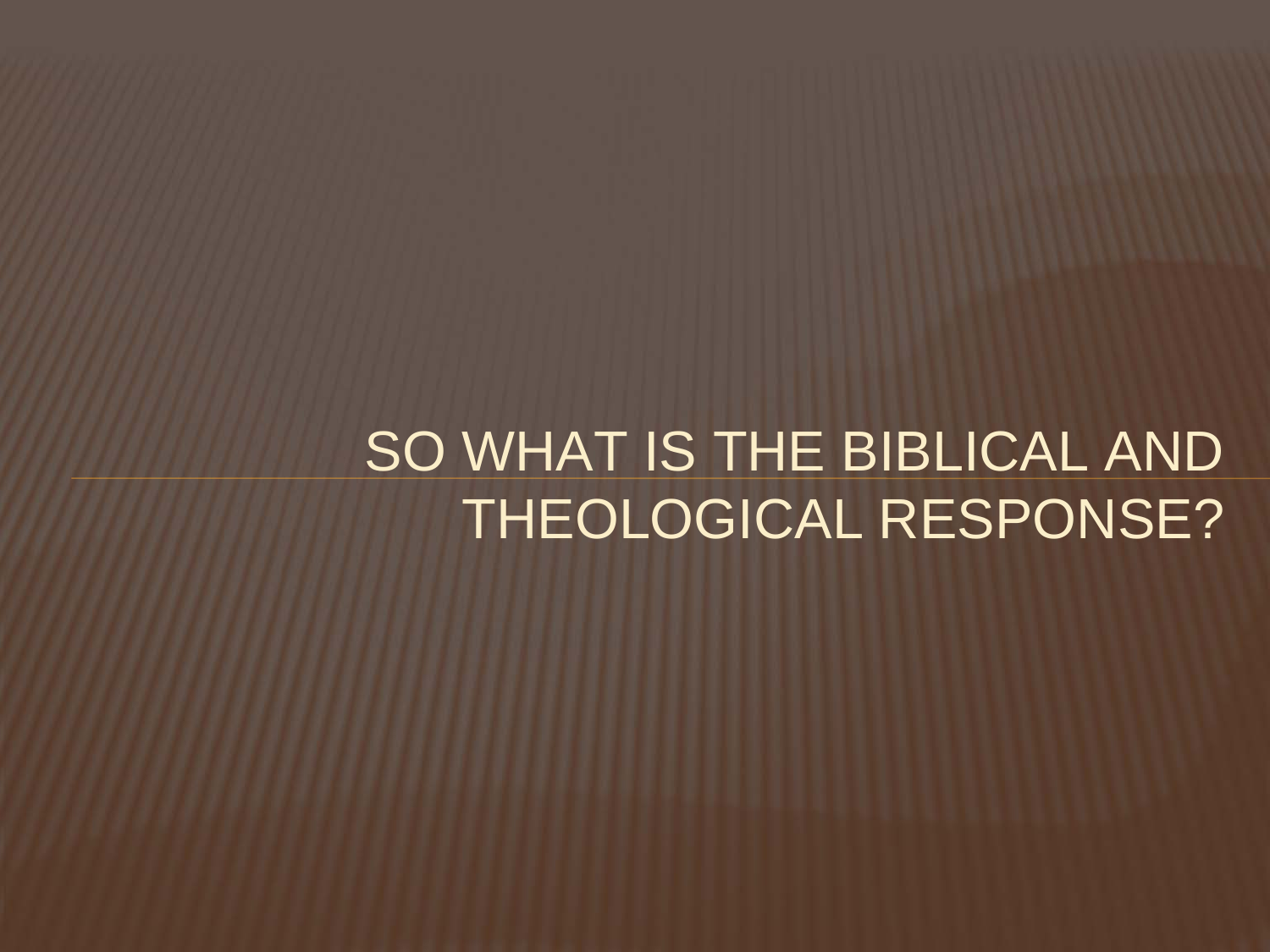

## **Abundance**



"I came that you might have life and have it abundantly." *John 10:10*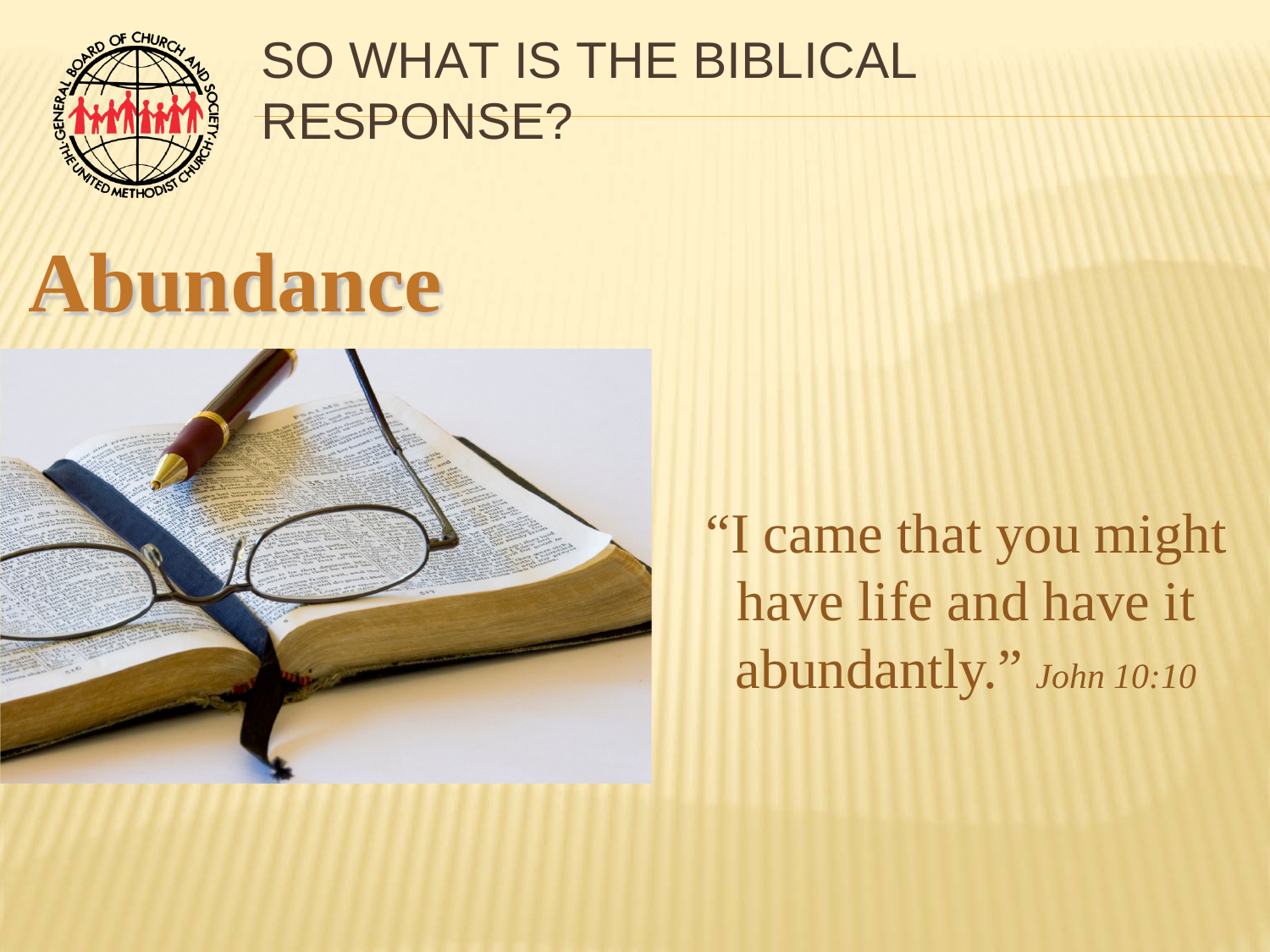

# **Community**



"For all must carry their own loads...bear one another's burdens, and in this way you will fulfill the law of Christ."*Galatians 6:2-5*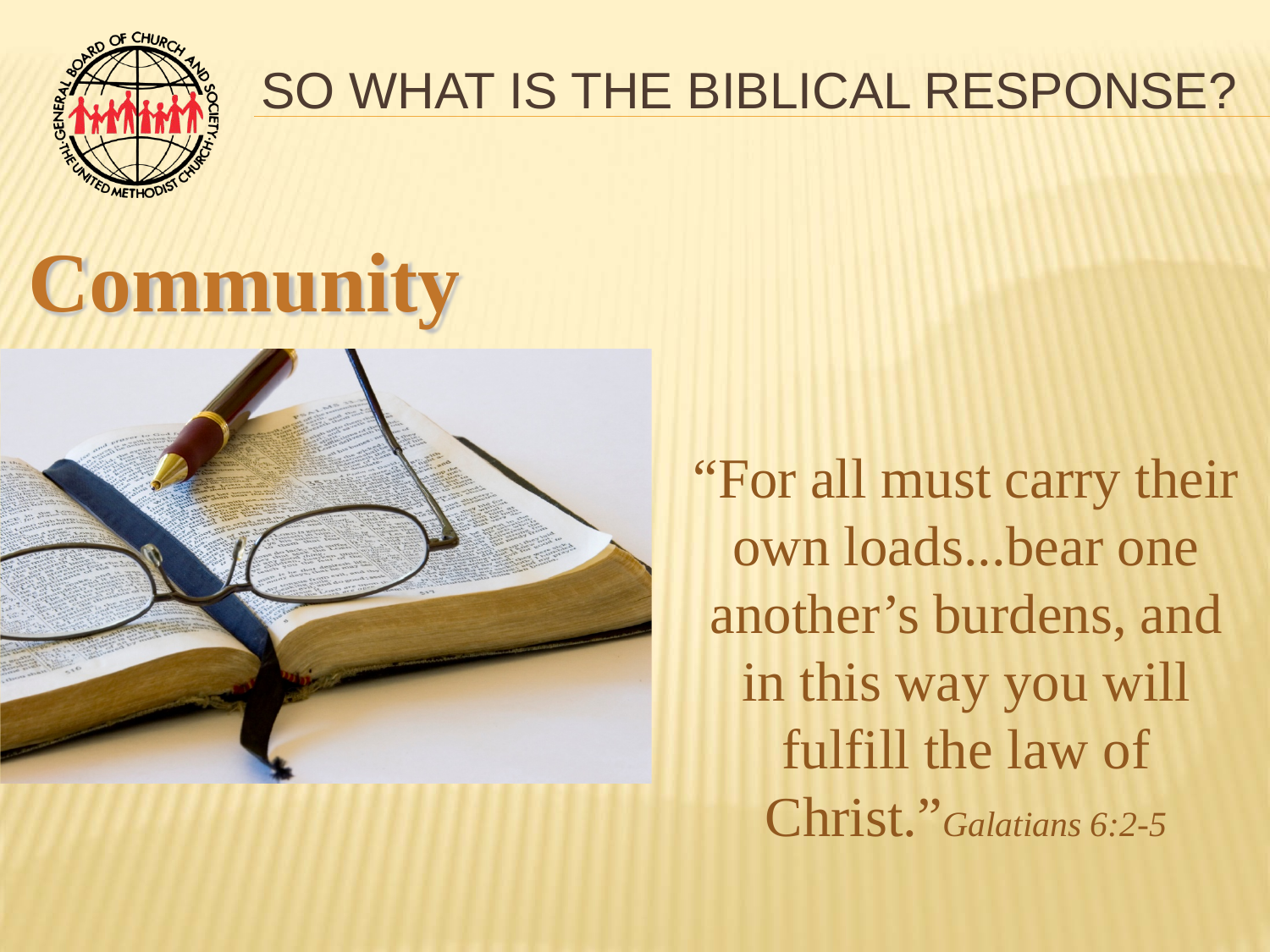

## **Humanity**



So God created humankind in his image, in the image of God he created them." *Genesis 1:27*

"For our struggle is not against enemies of blood and flesh, but against the rulers, against the spiritual forces of evil in the heavenly places." *Ephesians 6:12*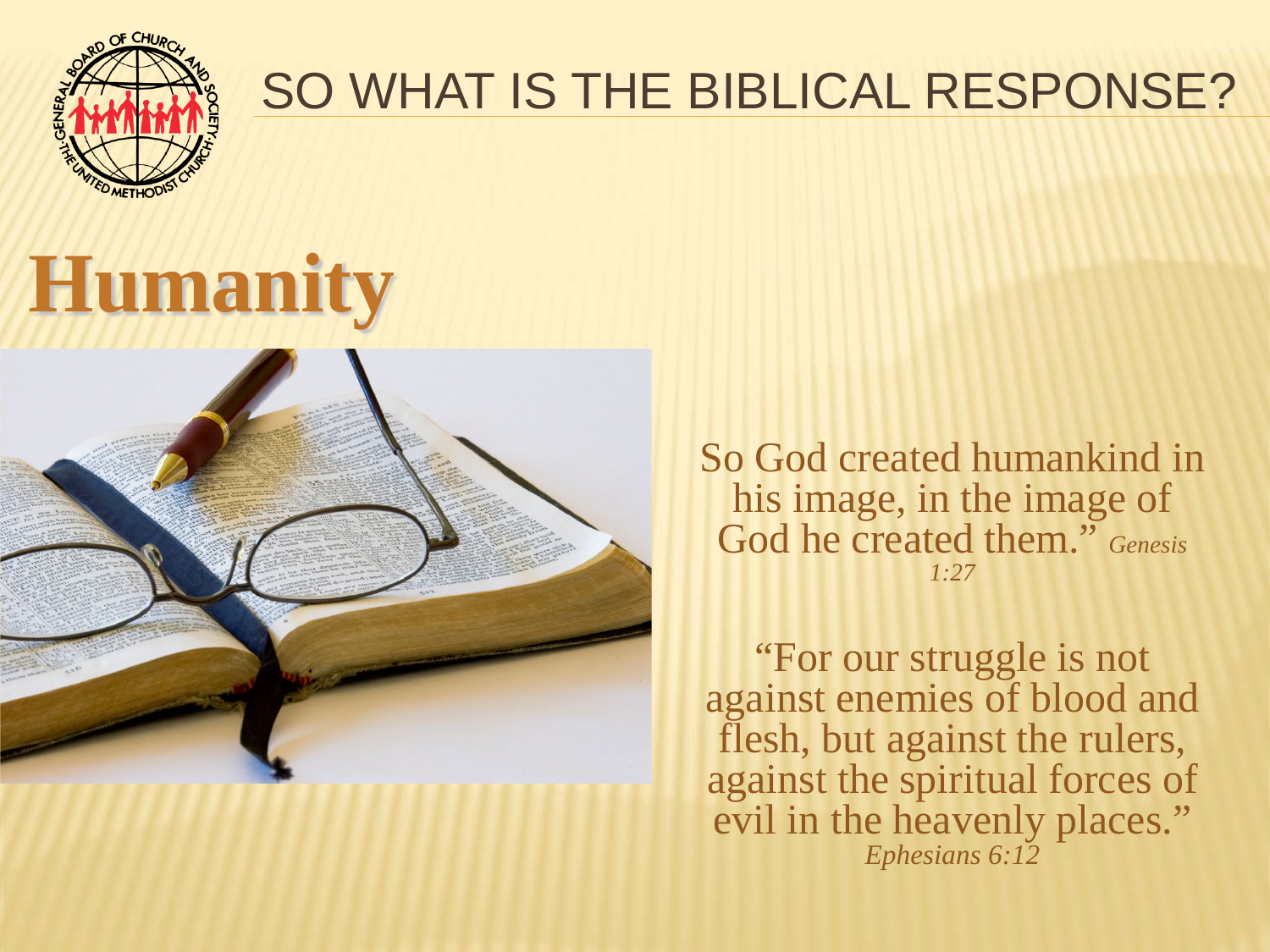

# **Stewardship**



"The sea belongs to God who made it and the dry land because God formed it." *Psalm 95:5*

"From everyone to whom much has been given, much will be required." *Luke 12:48b*

"…Rulers have not healed the sick…" *Ezekiel 34:4*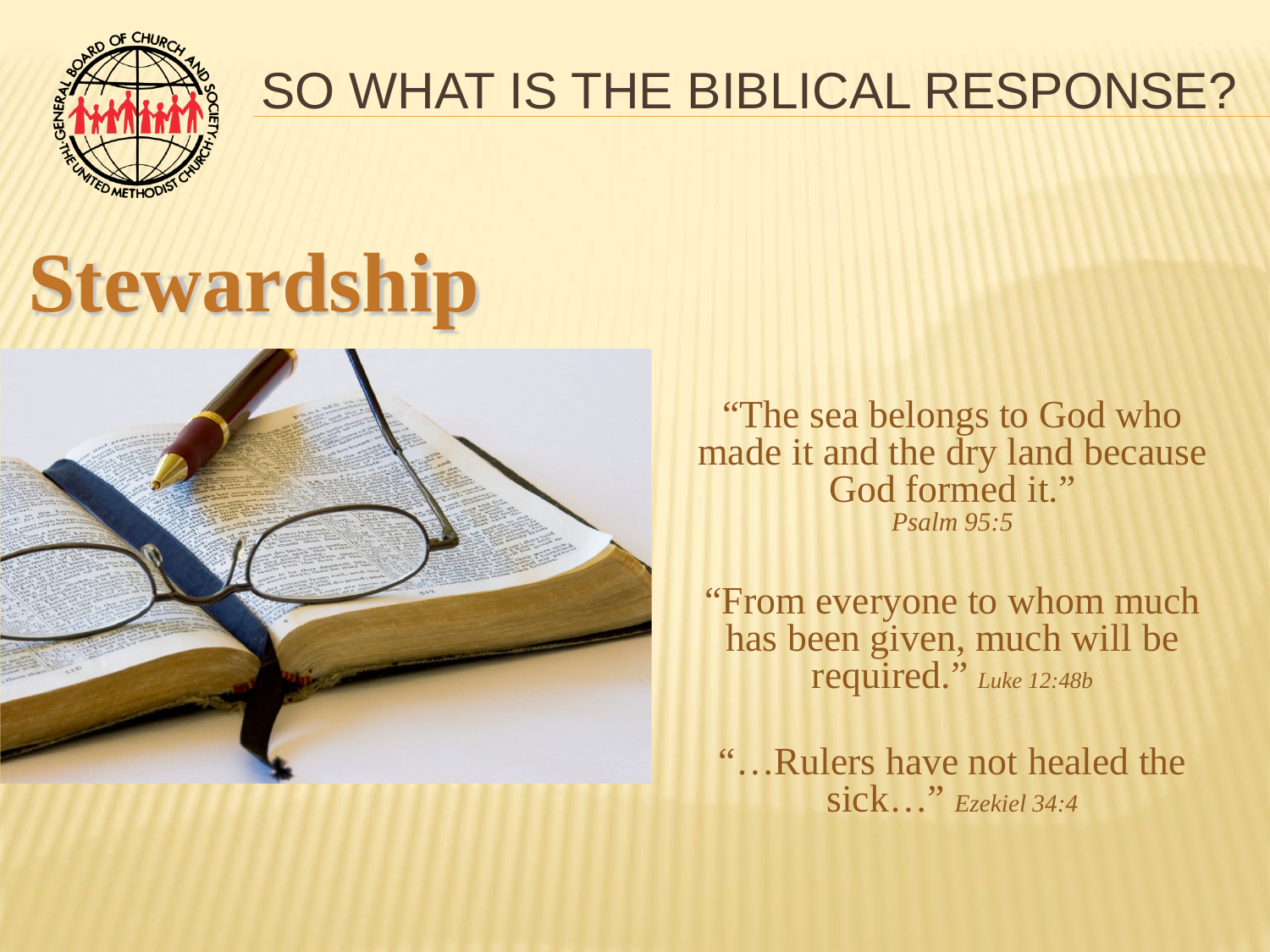

### **United Methodist Social Principle ¶162 L Alcohol and Other Drugs**



*We affirm our long-standing support of abstinence from alcohol as a faithful witness to God's liberating and redeeming love for persons. We support abstinence from the use of any illegal drugs.*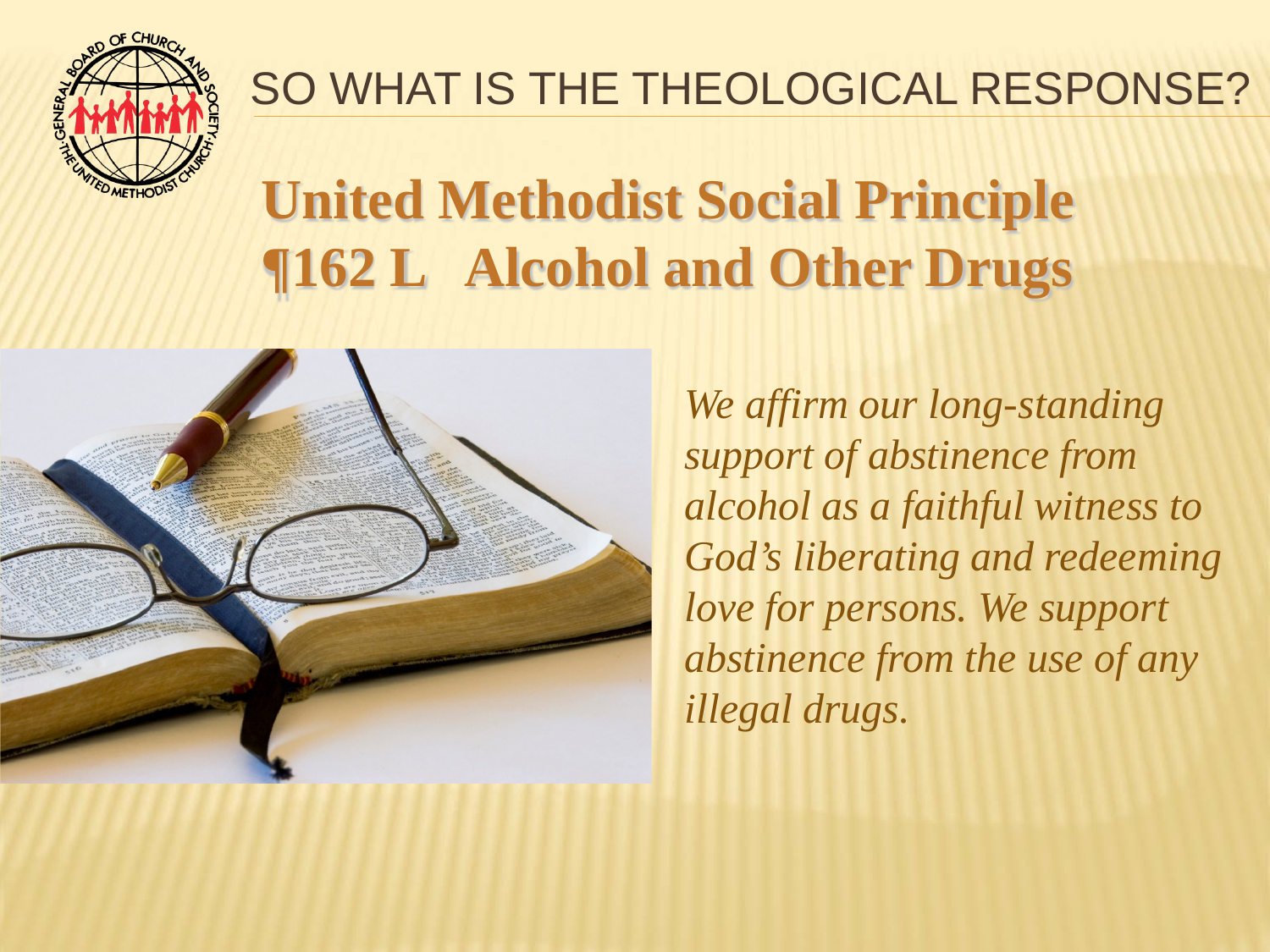

### **United Methodist Social Principle ¶162 L Alcohol and Other Drugs** SO WHAT IS THE THEOLOGICAL RESPONSE?



*Since the use of illegal drugs, as well as illegal and problematic use of alcohol, is a major factor in crime, disease, death, and family dysfunction, we support educational programs as well as other prevention strategies encouraging abstinence from illegal drug use and, with regard to those who choose to consume alcoholic beverages, judicious use with deliberate and intentional restraint, with Scripture as a guide.*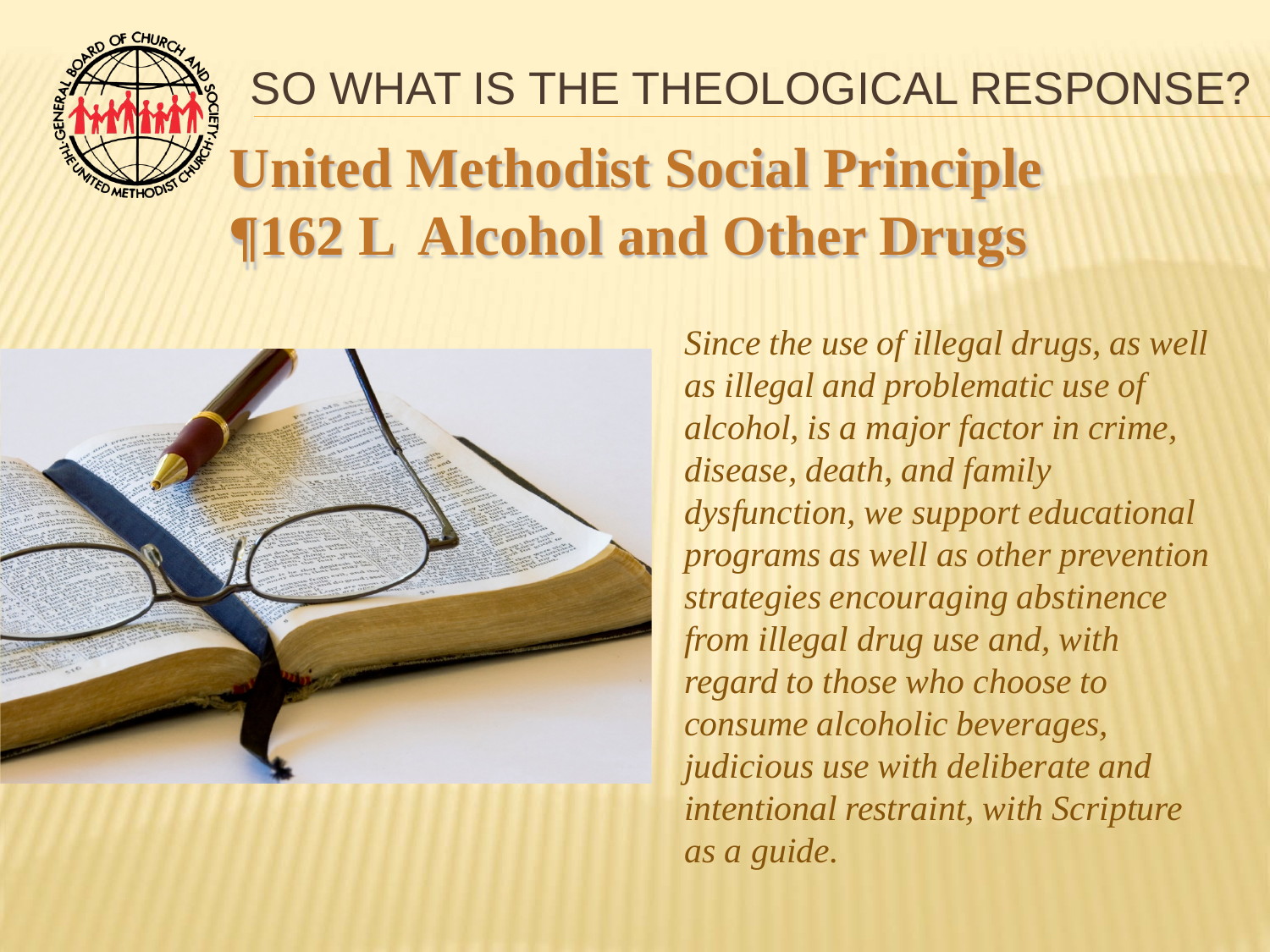

### **United Methodist Social Principle ¶162 L Alcohol and Other Drugs**



*Millions of living human beings are testimony to the beneficial consequences of therapeutic drug use, and millions of others are testimony to the detrimental consequences of drug misuse. We encourage wise policies relating to the availability of potentially beneficial or potentially damaging prescription and over-the-counter drugs; we urge that complete information about their use and misuse be readily available to both doctor and patient…*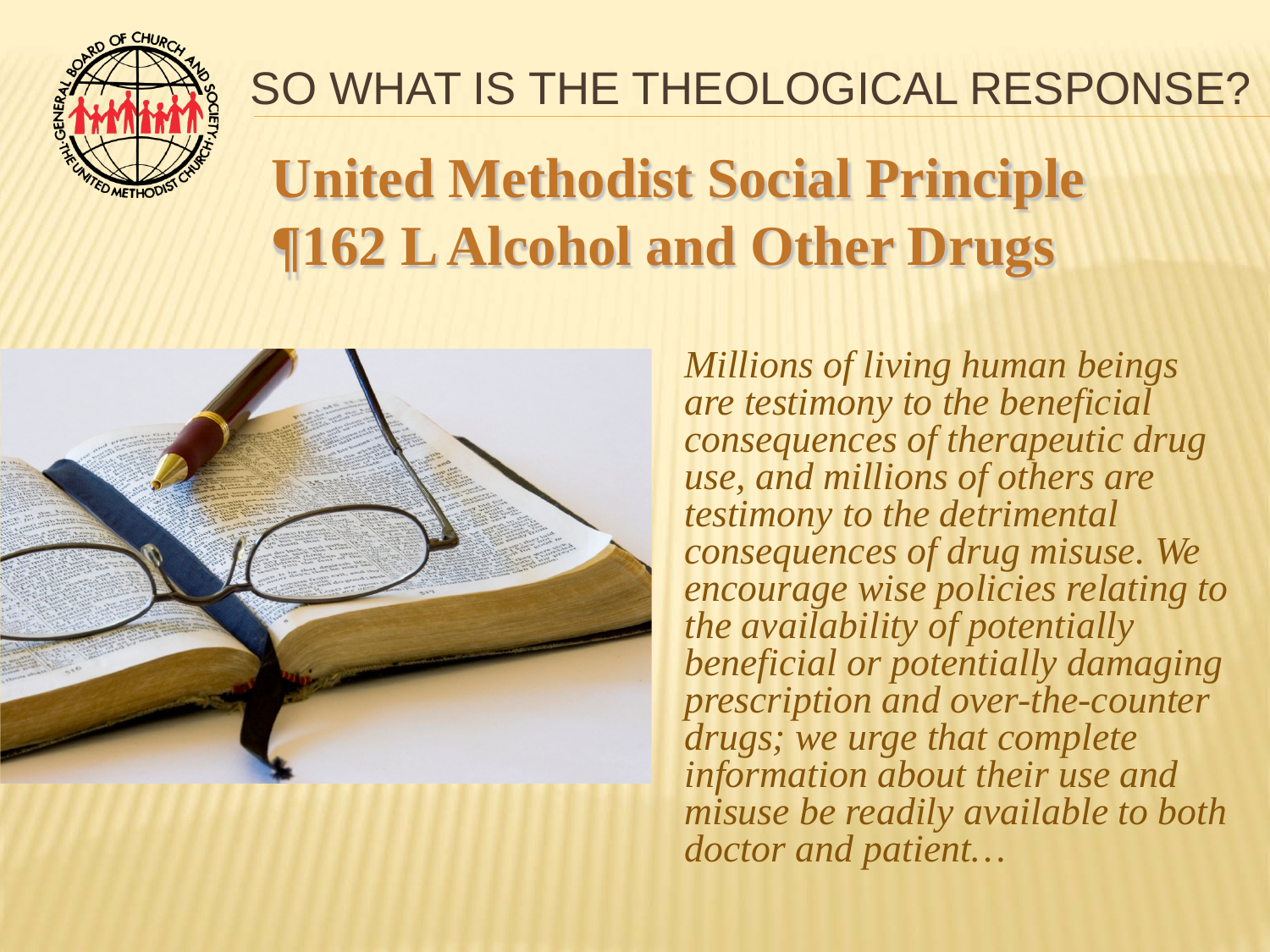

### **United Methodist Social Principle ¶162 L Alcohol and Other Drugs**



*We support the strict administration of laws regulating the sale and distribution of alcohol and controlled substances. We support regulations that protect society from users of drugs of any kind, including alcohol, where it can be shown that a clear and present social danger exists. Drug-dependent persons and their family members, including those who are assessed or diagnosed as dependent on alcohol, are individuals of infinite human worth deserving of treatment, rehabilitation, and ongoing life-changing recovery …*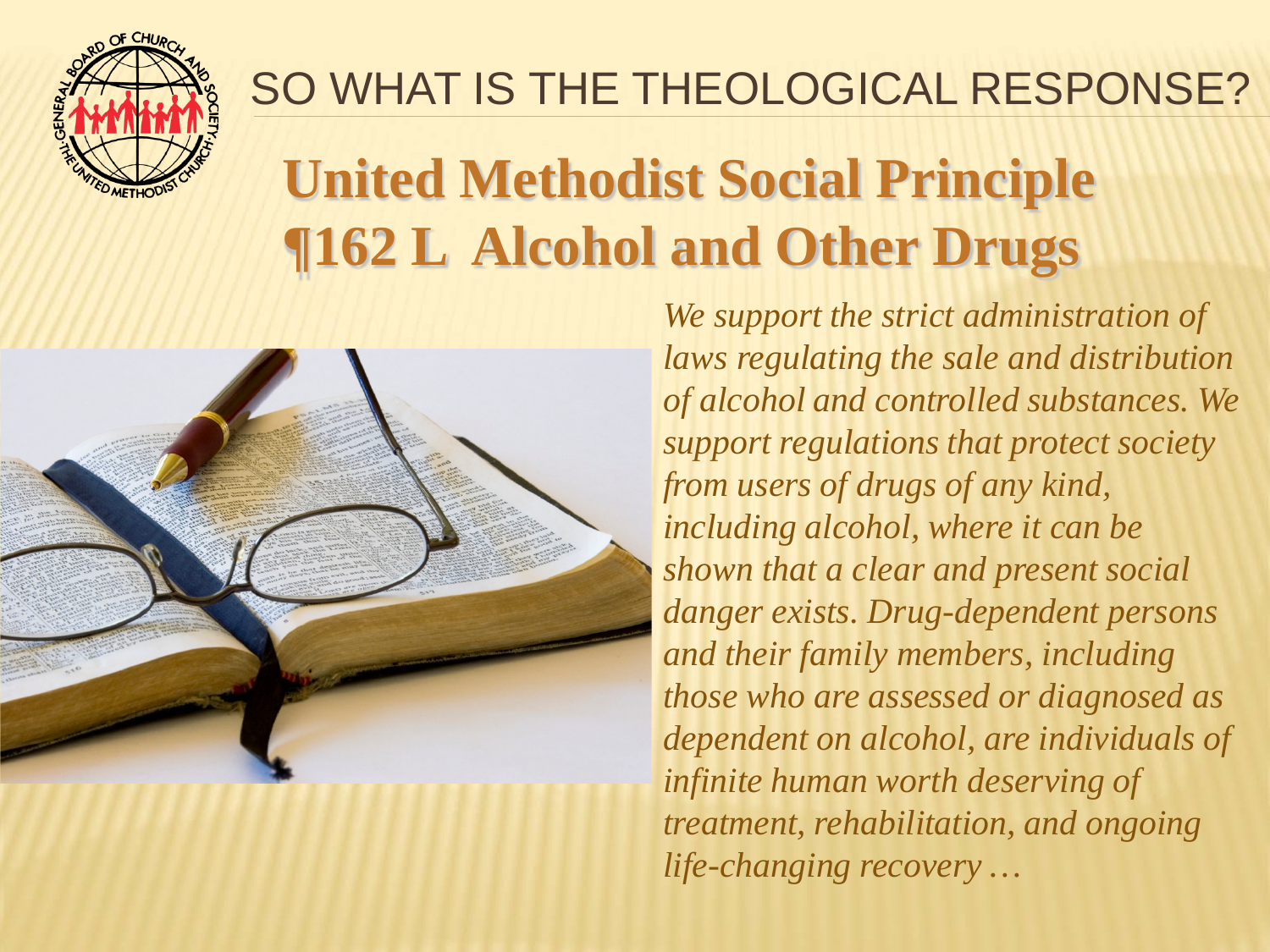

### **United Methodist Social Principle ¶162 L Alcohol and Other Drugs**



*Misuse or abuse may also require intervention, in order to prevent progression into dependence. Because of the frequent interrelationship between alcohol abuse and mental illness, we call upon legislators and health care providers to make available appropriate mental illness treatment and rehabilitation for drug-dependent persons …*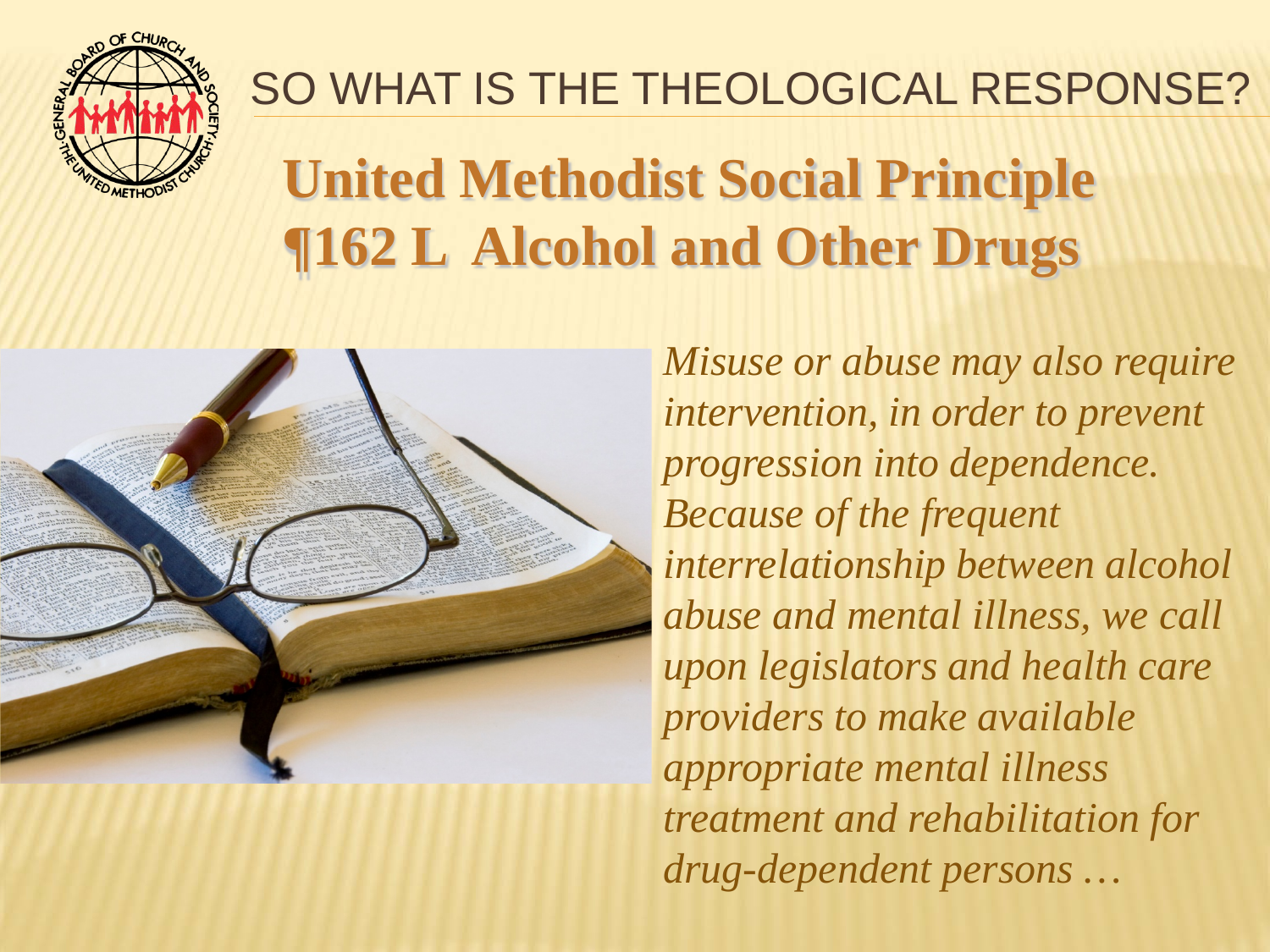

### **United Methodist Social Principle ¶162 L Alcohol and Other Drugs**



*We commit ourselves to assisting those who suffer from abuse or dependence, and their families, in finding freedom through Jesus Christ and in finding good opportunities for treatment, for ongoing counseling, and for reintegration into society.*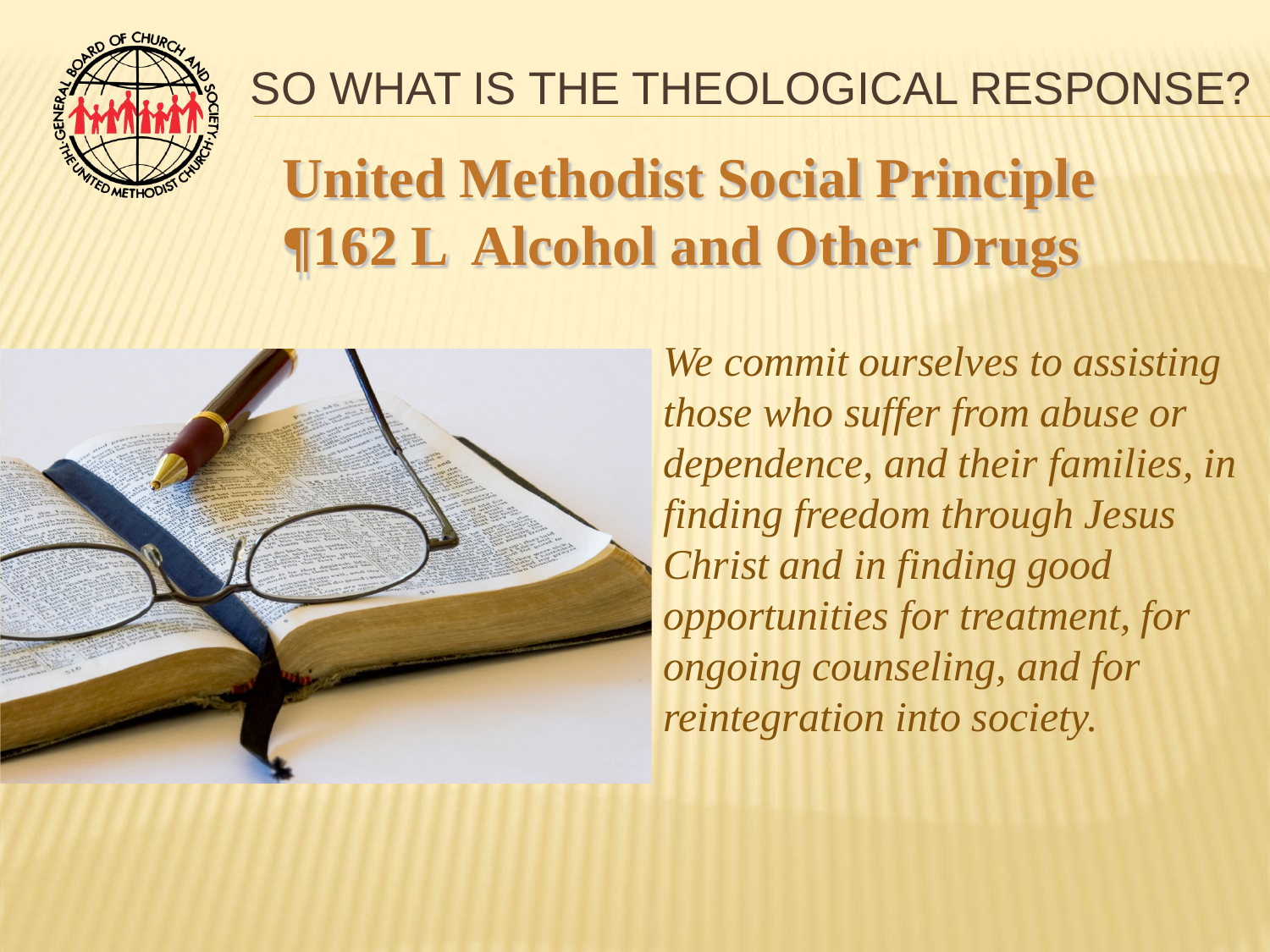### UNITED METHODIST RESOLUTIONS ON ALCOHOL AND OTHER DRUGS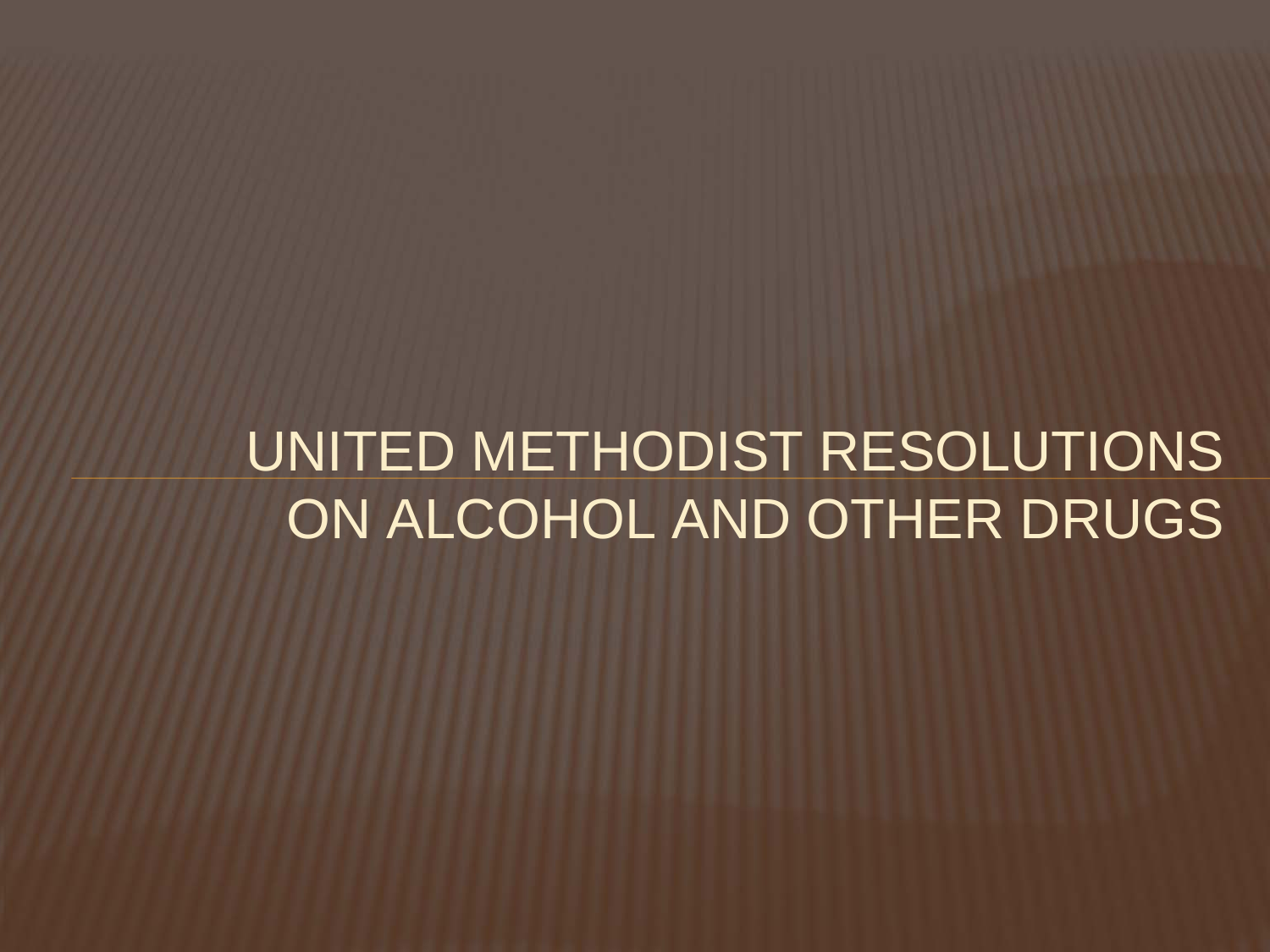

#### UNITED METHODIST RESOLUTIONS ON HEALTH CARE

- **"A Call to Action on Alcohol"**
- **"Alcohol and Other Drugs"**
- **"Alcohol Advertising"**
- **"Drinking on Campus"**
- **And positions/resolutions on tobacco and gambling.**

*The Book of Resolutions of The United Methodist Church - 2012*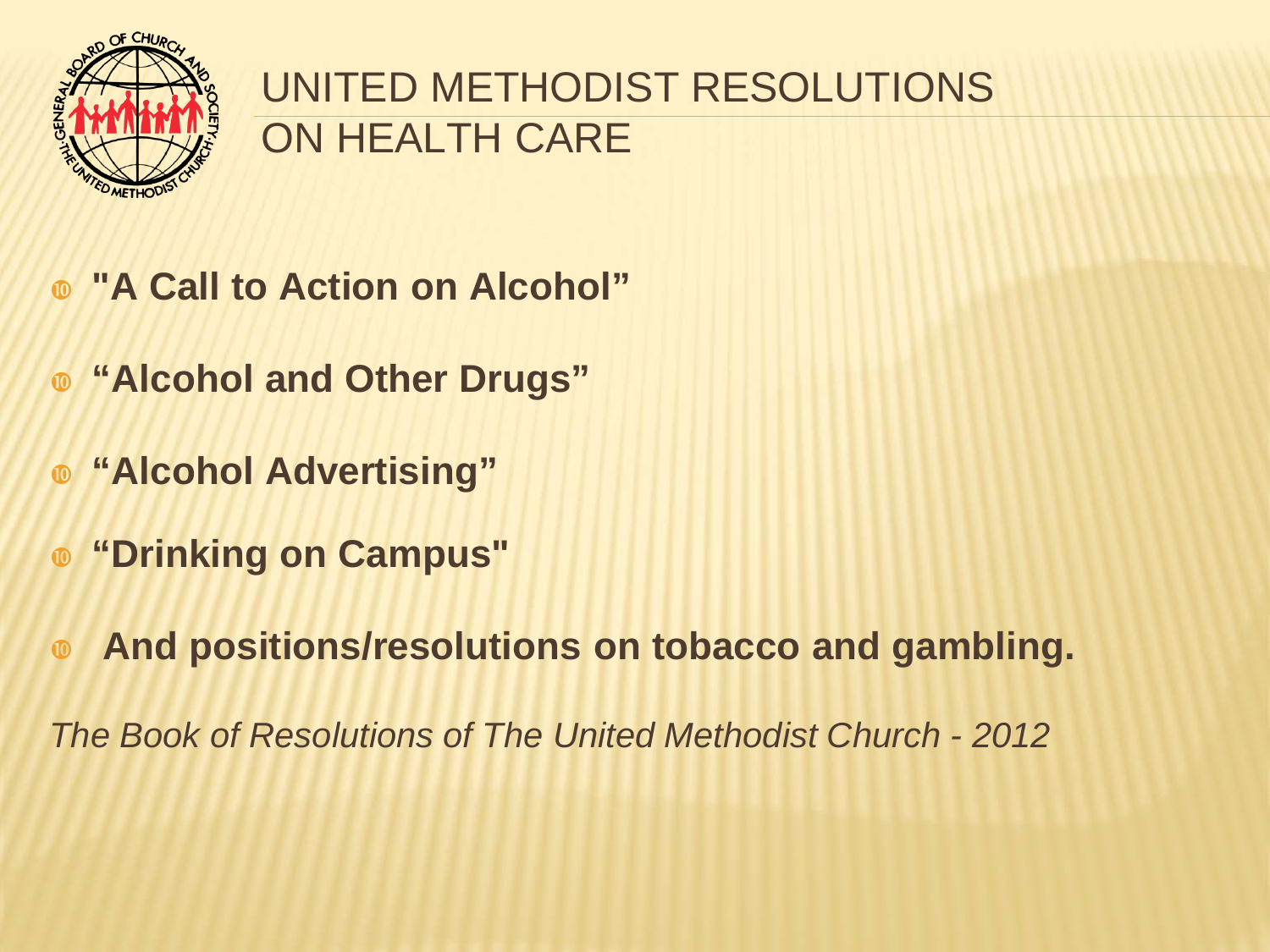

#### LEARN MORE ABOUT THE NEW HEALTH CARE LAW

#### **Faithful Reform in Health Care [www.faithfulreform.org](http://www.faithfulreform.org/)**

**Kaiser Family Foundation: [www.kff.org](http://www.kff.org/) Kaiser Family Foundation animated video of the law:**

**<http://healthreform.kff.org/the-animation.aspx>**